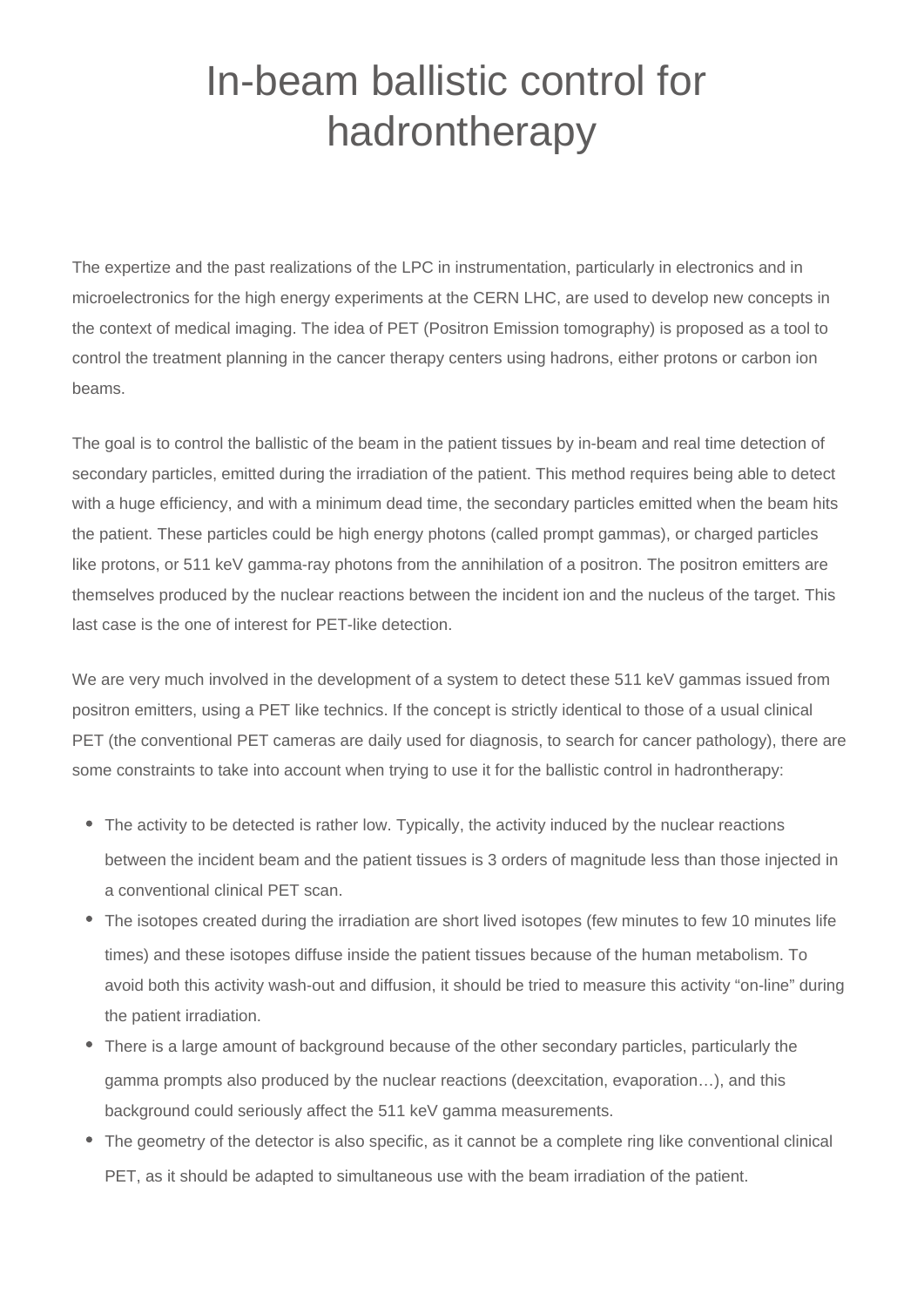In the past years, the team focused on the utilization of the optimal filtering technics (PhD thesis of B Joly in 2010), already used for the ATLAS calorimeters. The amplitude and time of each signal is reconstructed from its sampling using a "running" ADC. The goal was to build readout electronics where one detection "pixel" (crystal) is associated to its preamplifier, its shaper and a sampling ADC. This choice lead to some development in electronics and microelectronics (development of an AMS 0.35 µm ASIC) , with the PhD theses of R Gaglione in 2006 and and of PE Vert in 2007 (see Fig. 1). All this work was made in collaboration with the electronics service of the IPN Lyon, and this initiated, together with other projects, the creation of the microelectronics pole named MICHRAU



Recently, many small dedicated system have been developed and used in the context of in-beam control, and following the work done during the PhD thesis of Loïc Lestand in 2012 on such a small system (two heads of 20 channels each, see fig. 2) we have built a larger dual head system (240 channels). The aim of this detector is to study the potentiality of a new sampling electronics and its associated trigger to extract true 511 keV g coincidences from the nuclear induced background during in-beam PET acquisition. This detector should also be efficient whatever the beam structure is.

The years 2012-2015 have been dedicated to the construction of this detector, called the Large Area Pixelized Detector and to short periods of test, with parts of the full detector only, on various facilities: Centre de Protonthérapie d'Orsay, GANIL (Caen, France) and HIT (Heidelberg, Germany). These tests have been performed either with proton beams or carbon ion beams. The detector is made of 240 identical channels. Each channel is constituted of a LYSO crystal coupled to a photomultiplier tube (PMT). The PMT signal is sent to an Analog Sampling Module (ASM board) fully designed at LPC for this application. After the construction, the first tests with the full detector have been performed at the Centre Jean Perrin at Clermont- Ferrand (CJP is both an hospital and a research unit from the INSERM (Institut National de la Santé et de la Recherche Médicale) and of the University of Auvergne. The experiment has been conducted with a phantom filled with a FDG (Fluoro-Désoxy-Glucose) liquid source, which has allowed to characterize the spatial resolution of the detector. On this particular subject, we have started collaboration with Z. El Bitar from IPHC (Strasbourg).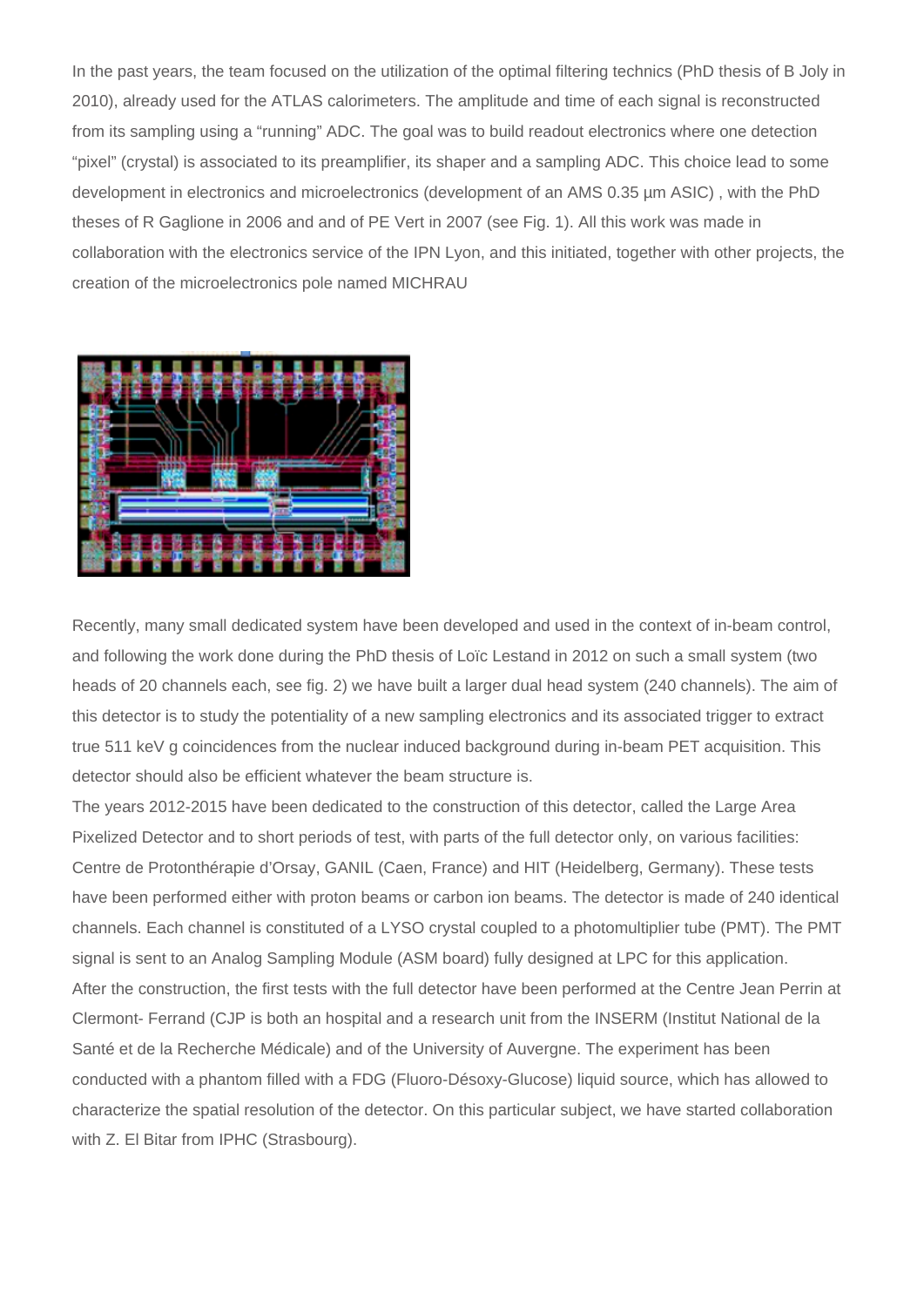



Since 2017, the LAPD is installed at the Institut Méditerranéen de ProtonThérapie, at Nice, on the Medicyc 65 MeV proton line, just before the treatment room. Tests have been performed to evaluate the capability of